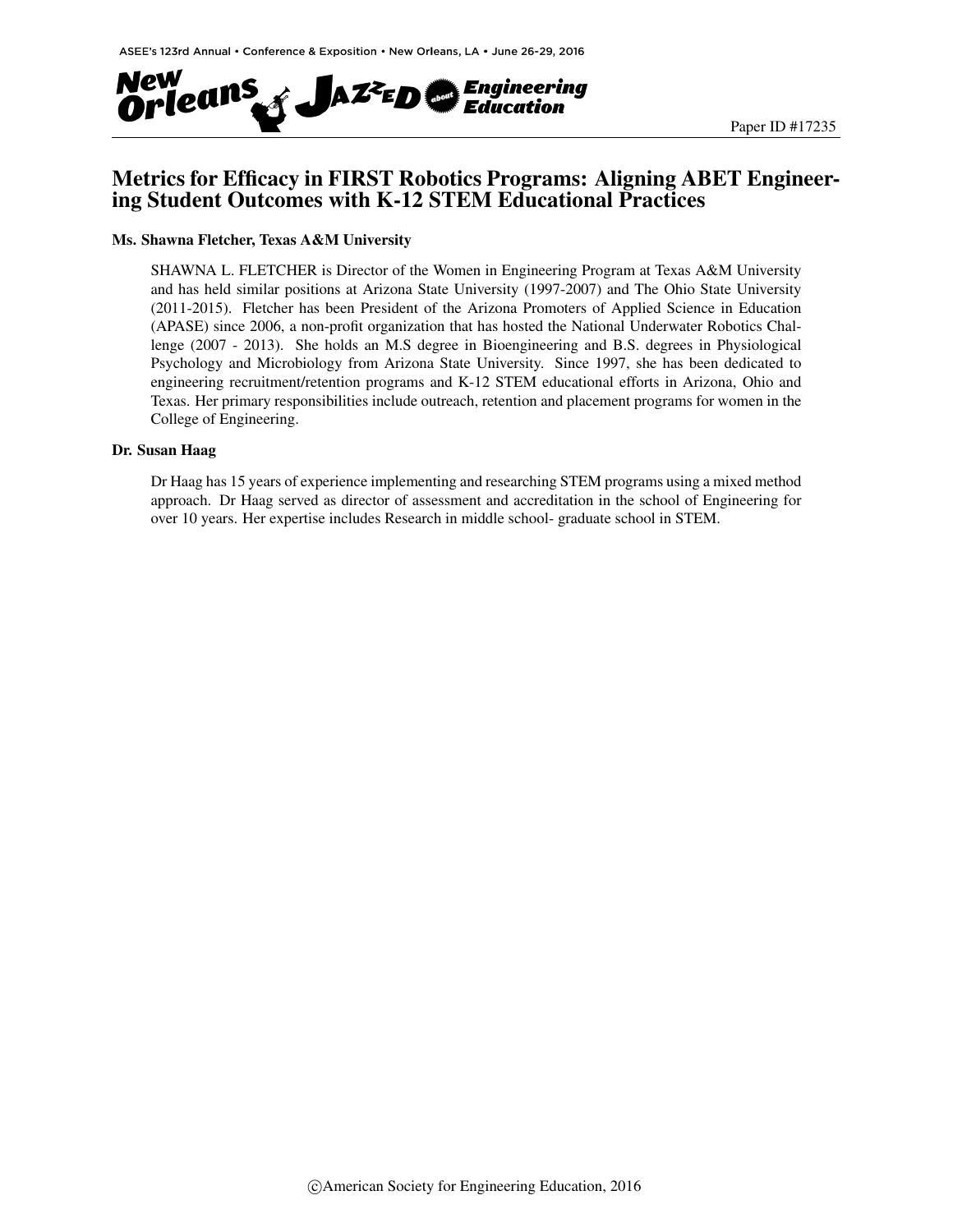# **Metrics for Efficacy in FIRST Robotics Programs: Aligning ABET Engineering Student Outcomes with K-12 STEM Educational Practices**

#### **Abstract**

Robotics programs for youth are critical to the nation's overall science, technology, engineering, and mathematics (STEM) development. However, little research has focused on broader impacts and efficacy of national robotics initiatives. Metrics for standardizing assessment have not been established. Currently, evaluation practices among K-12 STEM programs or FIRST® robotics impact reports have done little to align with national post-secondary educational practices. To understand their long-term impact, it is essential that K-12 STEM education programs, especially robotics, begin to utilize standard assessment and evaluation practices that align with college and career readiness outcomes. Since 2007, researchers in Arizona have been evaluating and assessing FIRST® robotics programs across the state. The purpose of evaluation was to indicate the 1) overall success and program impact on students, teachers and mentors; 2) the impact of hands-on learning to interest students in STEM subjects; 3) the impact of developing workplace skills that can be transferred to the classroom; and 4) impact on career choice. In addition to compiling data to understand increasing students' technical skills, research methods embedded ABET student outcomes in the assessment of AZ FIRST<sup>®</sup> programs. This paper will present an overview of FIRST programs and use excerpts from seven years of compiled research (2007– 2013) to expose trends in previous assessment of AZ FIRST® robotics initiatives. Methods used to assess broader impacts of FIRST® robotics programs and their significance when mapped to ABET student outcomes will be discussed.

#### **Introduction and Background**

Reports from the National Science Foundation  $(NSF)^1$ , National Academy Engineering  $(NAF)^2$ , and National Research Council (NRC) Academies<sup>3</sup> have indicated a steep decline in the number of young students pursuing careers in STEM. Experts have concluded that the future economic well-being of our nation will largely depend upon the training of young students within these disciplines and will center upon their ability to be globally competitive with engineers from developing nations<sup>4,5</sup>. In addition, leaders of major U.S. technology firms have cited the state of  $K-12$  education as a major barrier to filling jobs in the United States<sup>5</sup>. Despite current educational trends, it is clear that efforts must be increased to attract and retain students in critical subject areas.

FIRST® (For Inspiration and Recognition of Science and Technology), an international nonprofit organization, has started robotics programs across the U.S. to address STEM educational needs and to open the pathway for young students. FIRST<sup>®</sup> aspires to transform the K-12 educational culture by making STEM exciting and enjoyable<sup>6</sup>. The platform has been utilized both in the classroom and as an extracurricular activity. Its purpose is to motivate students and provide an engaging framework for engineering design and innovation through hands-on application. By participating in the process, student team members develop necessary workplace skills through critical thinking, problem solving, teamwork, project management, fundraising and marketing. At multiple levels, FIRST<sup>®</sup> provides an opportunity for students, educators, industry and the community to interact while utilizing robotics as a mechanism for participants to grow their academic, professional and interpersonal skills.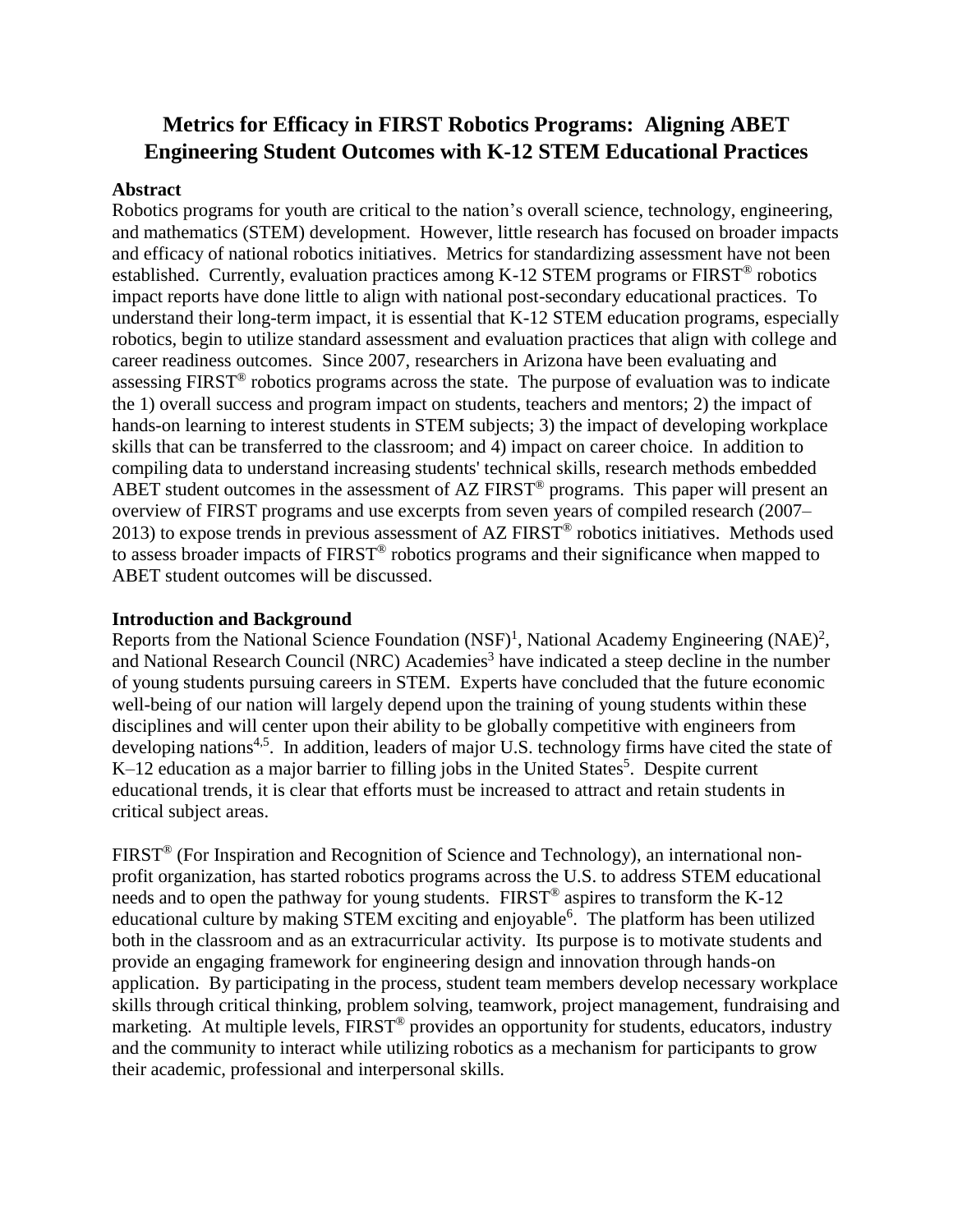Depending upon the grade level, the FIRST<sup>®</sup> framework usually includes a three-part combination of a robotic design and build challenge, a comprehensive project or technical report, and team core values. Within the team challenge areas, Jr.  $\widehat{FIRST}^{\circledast} \widehat{Lego^{\circledast}}$  League (Jr. FLL); FIRST® LEGO® League (FLL); FIRST® Tech Challenge (FTC); or FIRST® Robotics Challenge (FRC); the robot mission is the initial area that includes a specified theme or "game" with mission components. Participants have specified materials (parts or kits) to work with to custom design and build a robot capable of meeting the challenge and scoring points. Mission challenge components range from easy to difficult to ensure a level playing field between veteran (established) and rookie (new) teams. For the robotics challenge, participants engage in active learning, use engineering computer-aided tools, work through the engineering design process while testing and analyzing their robots. At the high school level (FTC, FRC), students are given a "game" scenario and are requested to build alliances with other teams to be successful. In all three cases (FLL, FTC, FRC), teams are provided with instructions to build scale versions of the challenge field to test their robots and hone their skills.

The second area is a comprehensive project or technical report. General themes are announced at the Jr. FLL and FLL levels annually to incite teams to solve a global engineering problem. Each team provides documentation and supporting research, while enlisting the engineering design process to create a prototype, process or idea. FTC and FRC teams engage in technical report writing to support their ideas and provide documentation on testing and improvement. The third area involves team identity. Many of the teams create unique personas, costumes, and participate in the culture of FIRST®, which is more about the social interactions surrounding working teams and the environment. In all three areas, it is essential that students understand and participate in written and oral communication to convey their ideas. Regional, statewide, national and international events are offered within the FIRST® community to showcase ideas and provide opportunities for learning based on a culture of Gracious Professionalism and Coopertition<sup>™7</sup>.

According to FIRST<sup>®</sup> impact evaluation data (ten years of national research through FIRST), students that participate in FRC are two times as likely to major in engineering or science; 41% major in engineering and 33% of females that participated in FRC enter engineering*<sup>8</sup>* . FIRST® research has also shown that engagement in school increases for participants with 84% of FTC participants and 90% of FRC participants indicating they plan to take more challenging math or science courses in high school<sup>9</sup>. FIRST<sup>®</sup> also assists participants in attaining 21<sup>st</sup> Century worklife skills by improving their problem solving (98%), increased conflict resolution skills (93%) and strengthening communication skills (76%). Finally, research shows that FIRST® has an impact on STEM and engineering professions with 89.6% of alumni entering STEM career fields*<sup>9</sup>* .

FIRST® has been meeting or exceeding its objectives and is positively impacting STEM education in Arizona. From 2007 to 2013, researchers have evaluated FIRST® robotics programs (FLL, FTC, FRC) across the state. As Jr. FLL was not implemented in AZ with a significant number of teams, researchers did not include Jr. FLL in the assessment measures. The purpose of evaluation was to indicate the 1) overall success and program impact on students, teachers and mentors; 2) the impact of hands-on learning to interest students in STEM subjects; 3) the impact of developing workplace skills that can be transferred to the classroom; and 4) impact on career choice.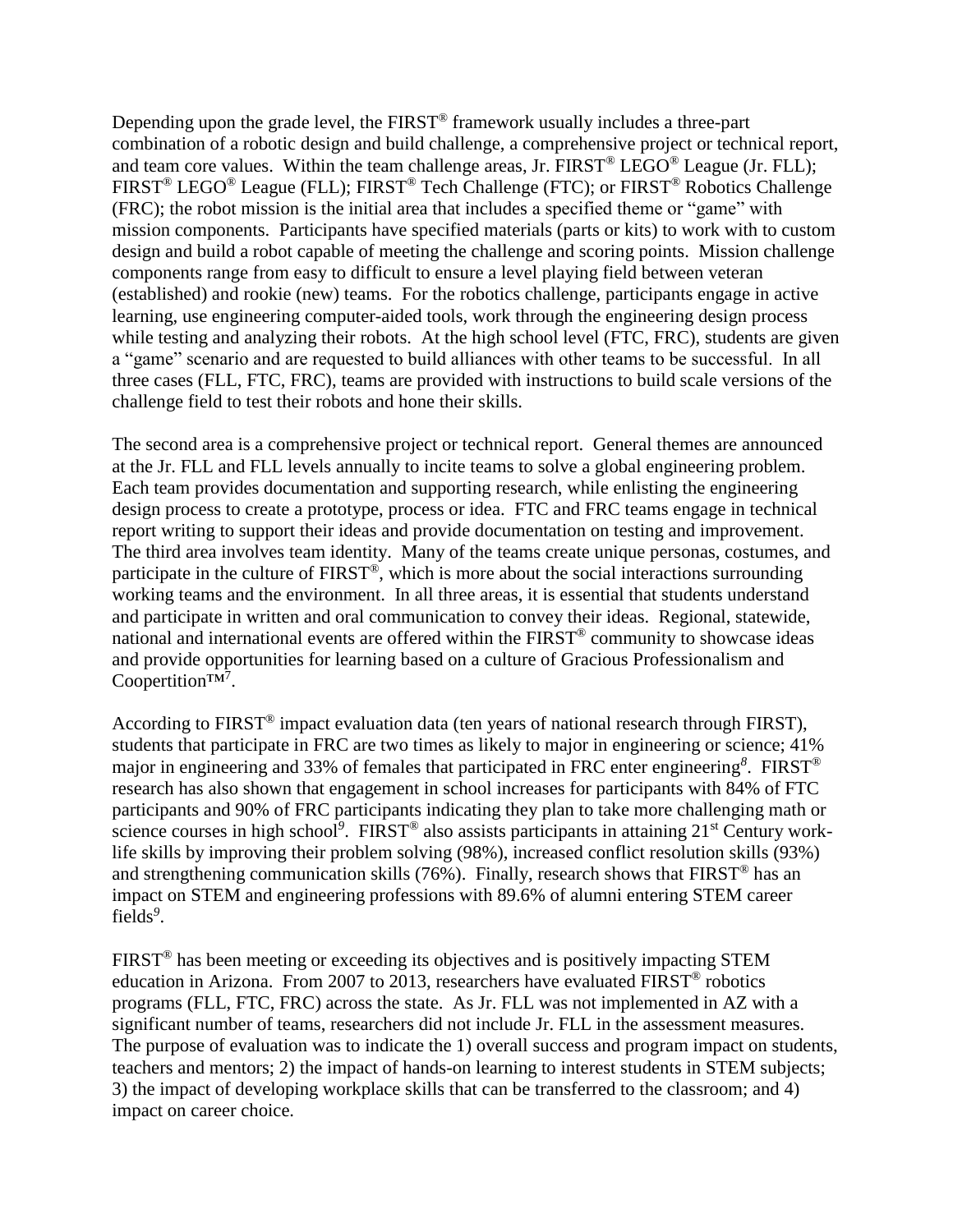In addition to compiling data to understand increasing students' technical skills and self-efficacy, researchers embedded outcomes that are aligned to the Accreditation Board for Engineering and Technology (ABET) accreditation outcomes for undergraduates in engineering and technology. After careful examination, many FIRST<sup>®</sup> outcomes were already aligned with ABET Criterion 3: Engineering Student Outcomes<sup>10</sup> in university engineering programs. One researcher directed and participated in ABET accreditation at the university level for over ten years and noted, the link between ABET and FIRST<sup>®</sup> was apparent. A finding of this study suggested that participation in FIRST®, due to similarity in core outcomes, has the potential to facilitate the success of students choosing to enter undergraduate engineering and technology programs. Integrating ABET accreditation outcomes into FIRST® assessment assists researchers to understand elements that prepare students for post-secondary education.

### **Methods and Research Design**

To address evaluation questions, researchers employed a mixed-methods approach to accumulate qualitative and quantitative data from a variety of sources. Researchers determined that the use of multiple approaches, in combination, provides greater understanding of the research problem to be addressed<sup>11,12</sup>. Data samples included teams that received funding through an AZ-funded grant as well as comparison teams that participated in regional and state-wide events in FLL, FTC and FRC competitions. Though instruments and methods were refined over the course of the grant-funded period, data was gathered via the following approaches:

- Pre and Post inventory questionnaires, including Middle School STEM BAS<sup>13</sup> (Barriers and Supports) and High School STEM  $BAS<sup>14</sup>$  national instruments, with youth surveys administered to participants in grades  $4 - 12$ .
- Coach and parent surveys administered during regional qualifier events
- Phone interviews and email correspondence with coaches
- Focus groups with coaches and mentors during regional and statewide events
- Personal interviews with  $FIRST^{\circledast} AZ$  grant-funded teams
- Informal observations to record team dynamics and adult-student interactions during regional events

Primary data sources were instruments that were administered to students, coaches, and parents before the season and during regional events. Due to time constraints, pre-interest inventories were utilized in 2007 to assess teams. A Middle School STEM BAS pre-interest inventory was administered to FLL students to assess their interest in career fields, self-efficacy, and academic performance. Pre and post-surveys instruments were designed in conjunction with FIRST® evaluation staff at the national office as well as with the PI of a five-year AZ-funded grant. IRB was obtained for the study through the use of portions of the STEM BAS survey instrument, previously developed and validated through a national research project<sup>15</sup>. The Middle School STEM BAS instrument was given in its entirety to compare AZ students with data obtained from comparable students in other states. Based on recommendations from the FIRST® national office, the coach survey, parent survey, and student survey instruments developed by Brandeis University<sup>7</sup> were modified and used to collect additional information.

### **Data Analysis**

The Wilcoxon signed-ranks test<sup>16</sup> was used to examine differences within the groups when prepost- surveys (STEM-BAS surveys) were collected. The Wilcoxon signed-rank test is a non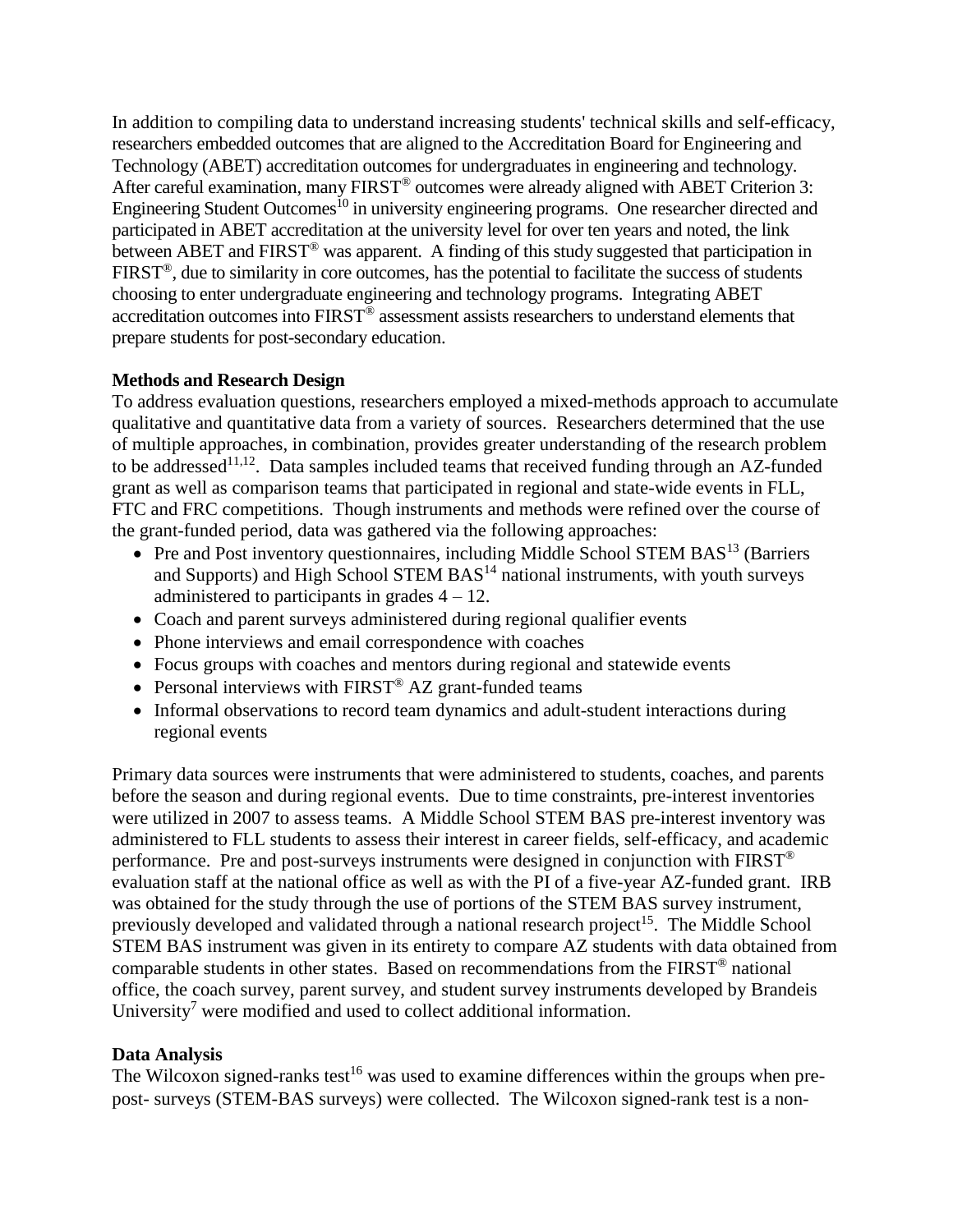parametric statistical hypothesis test used when comparing two related samples (i.e., two paired groups) to assess whether their population mean ranks differ. As the Wilcoxon signed-rank test does not assume normality in the data, it can be used when this assumption has been violated and the use of the dependent *t-*test is inappropriate. It is used to compare two sets of scores that come from the same participants. This can occur when we want to investigate any change in scores from one time point to another. In this study, we used ordinal variables that included Likert scales and we had "related groups" (matched pairs) indicating that the same subjects were present in both groups.

Qualitative data analysis included the Grounded Theory Method<sup>17</sup>. As researchers reviewed responses; repeated ideas, concepts or elements became apparent and were tagged with *codes*, when extracted. As more data were collected and re-reviewed, codes were groups into concepts. Utilizing Grounded Theory involved basic steps: coding text and theorizing; memoing and theorizing; integrating, refining, and writing up theories. Initial steps included open *coding* (breaking data into conceptual components), which involved theorizing (coding while examples are pulled out). This involved the *constant comparative method*; ongoing throughout the process. Memoing was used as an intermediate step between coding and the first draft of the completed analysis. Integrating and writing up theories become the final step. Data subjects' excerpts formed the basis for identifying themes, assertions, and supporting survey data.

#### **Program Evaluation Alignment to ABET Accreditation Standards**

The study provided an assessment of the overall success and impact of FIRST<sup>®</sup> on participating students, parents, and coaches/mentors. Integrating ABET accreditation outcomes into FIRST<sup>®</sup> assessment allowed researchers to map participation in robotics activities and interest in STEM directly to college outcomes. FIRST<sup>®</sup> is linked to ABET standards and outcomes in terms in following areas: engineering design skills, problem-solving, use of technology, communication skills including oral presentation (team sharing), and  $21<sup>st</sup>$  century learning.

The following section contains qualitative results as well as excerpts from open-ended responses from individual data sets to illustrate ways FIRST® research findings are mapped to ABET student outcomes. The following research is not comprehensive due to differences in data collection and metrics used to evaluate teams (FLL, FTC, FRC). However, comprehensively, 1423 individual participants, 450 team coaches and mentors, and 60 parents from FLL, FTC and FRC participated in the study from 2007 – 2013. Excerpts are used to illustrate trends across programs and four-years to reflect key ABET student outcomes.

**Finding 1: FIRST® Positively Impacts Student Interest, Skills and Abilities in STEM ABET Student Outcomes:** (a) an ability to apply knowledge of mathematics, science, and engineering; (k) an ability to use the techniques, skills, and modern engineering tools necessary for engineering practice.

From the team leaders' perspective, FIRST<sup>®</sup> had an impact in areas such as team members' interest in computers and technology, interest in jobs or careers in science and technology, and interest in or awareness of how math and science are used in the real world. Overall, coach responses suggested that FIRST<sup>®</sup> participants' skills, interests, and abilities increased "a lot" during the program. As a result, findings indicate FIRST<sup>®</sup> participants use techniques and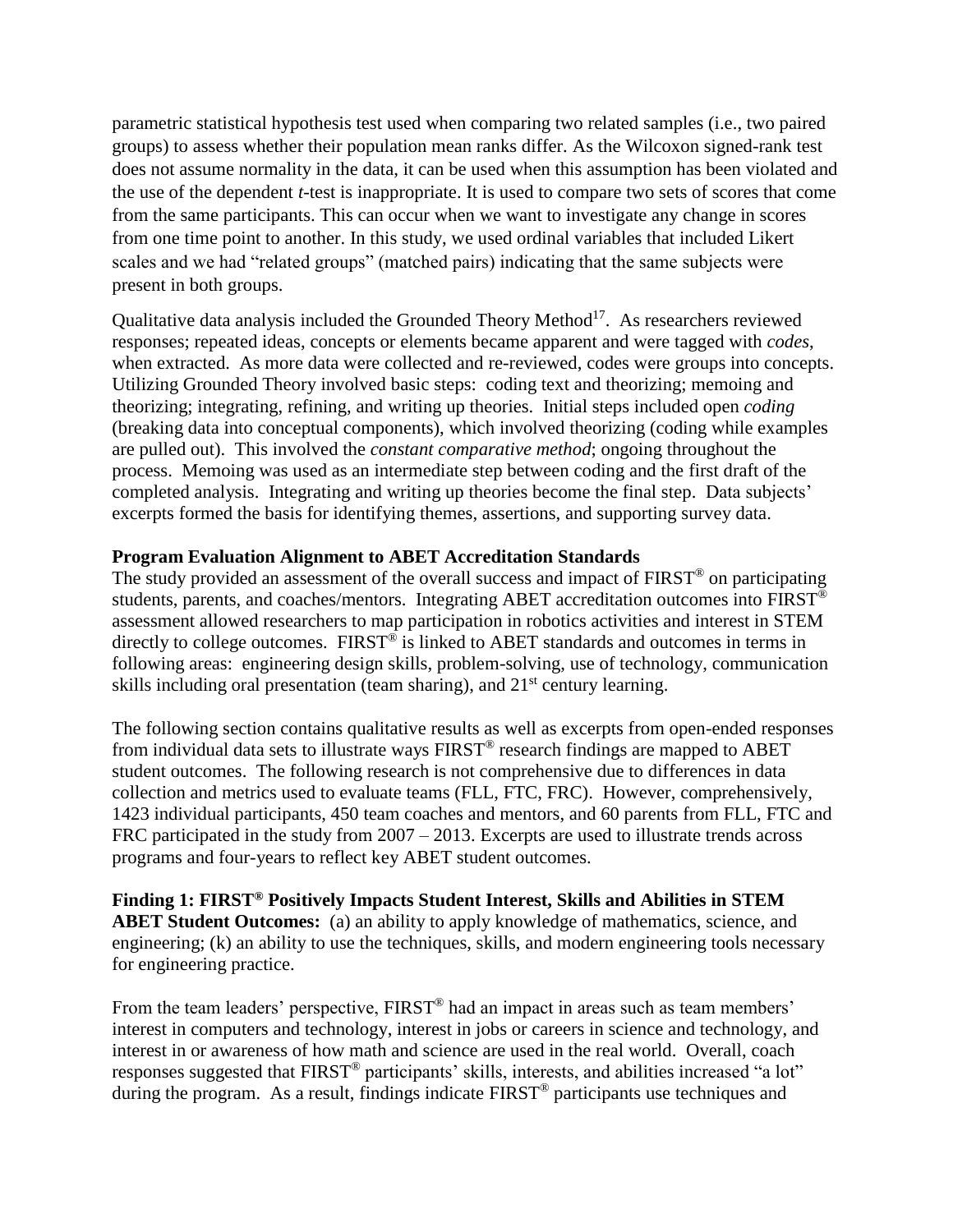modern tools and apply principles, procedures and methodologies. Thus, FIRST® facilitates important *learning* experiences both inside and outside the classroom.

| $N = 450$                                                                        | X    | $\sigma_X$       |
|----------------------------------------------------------------------------------|------|------------------|
| a. Team members' interest in/awareness of how math or science used in real world | 3.36 | .67              |
| b. Team members' interest in computers and technology                            | 3.64 | $\overline{.51}$ |
| c. Team members' interest in jobs or careers in science/ technology              | 3.55 | .69              |
| d. Team members' interest in succeeding in school                                | 3.09 | .54              |
| e. Team members' understanding of basic science principles (force momentum)      | 3.25 | .45              |
| f. Team members' basic computer programming skills                               | 3.50 | .52              |
| g. Team members' basic math skills (computation)                                 | 2.58 | .67              |

*Table 1: Team Leader View: FIRST® impacts student interest, skills and abilities*

Range: 4=increased a lot; 3=increased a little; 2=no change; 1=decreased

## **Finding 2: FIRST® Positively Impacts Students' Ability to Solve Problems through Design and Experimental Testing**

**ABET Student Outcomes:** b) an ability to design and conduct experiments, as well as to analyze and interpret data; (c) an ability to design a system, component, or process to meet desired needs within realistic constraints such as economic, environmental, social, political, ethical, health and safety, manufacturability, and sustainability; (e) an ability to identify, formulate, and solve engineering problems

FIRST<sup>®</sup> strategically promotes problem solving and critical thinking through broadly defined, open-ended scenarios. Participants are engaged in designing systems, components and processes to develop their robots. In addition, team members conduct tests and measurements to analyze and interpret results (especially through programming). In reading technical reports and oral presentations, it is apparent that teams (especially FRC teams) are able to apply experimental results to improve processes. Though many of the younger students (FLL) participate in trial and error, coaches and mentors assist teams in analysis of why their robot failed or their programming may have been inaccurate. In these instances, team members were more likely to have conversations about identifying a "problem" and subsequent problems, and brainstorming why something wasn't working and moving to the next level of using acquired information to improve their robot.

Coach/mentor focus groups and survey responses across all sample years (FLL, FTC, FRC) were positive regarding problem solving skills and agreed that students were engaged in engineering problem solving. Average participant responses (FRC four year data trends in Figure 1) echoed coach/mentor responses, indicating participants liked designing (59% strongly agree) and building the robot (75% strongly agree), but have less experience in programming the robot (23% strongly agree). Students also "strongly agreed" that they understand engineering design (63%), and many indicated they were "good at designing things" (43%).

*Table 2: FIRST® impact on problem solving through design and experimental testing*

| $N = 1423$                                                         |            |  |
|--------------------------------------------------------------------|------------|--|
| a Problem-solving strategies (steps in thinking a problem through) | $3.58$ .90 |  |
|                                                                    |            |  |

Range: 4=increased a lot, 3=increased a little, 2=no change, 1=decreased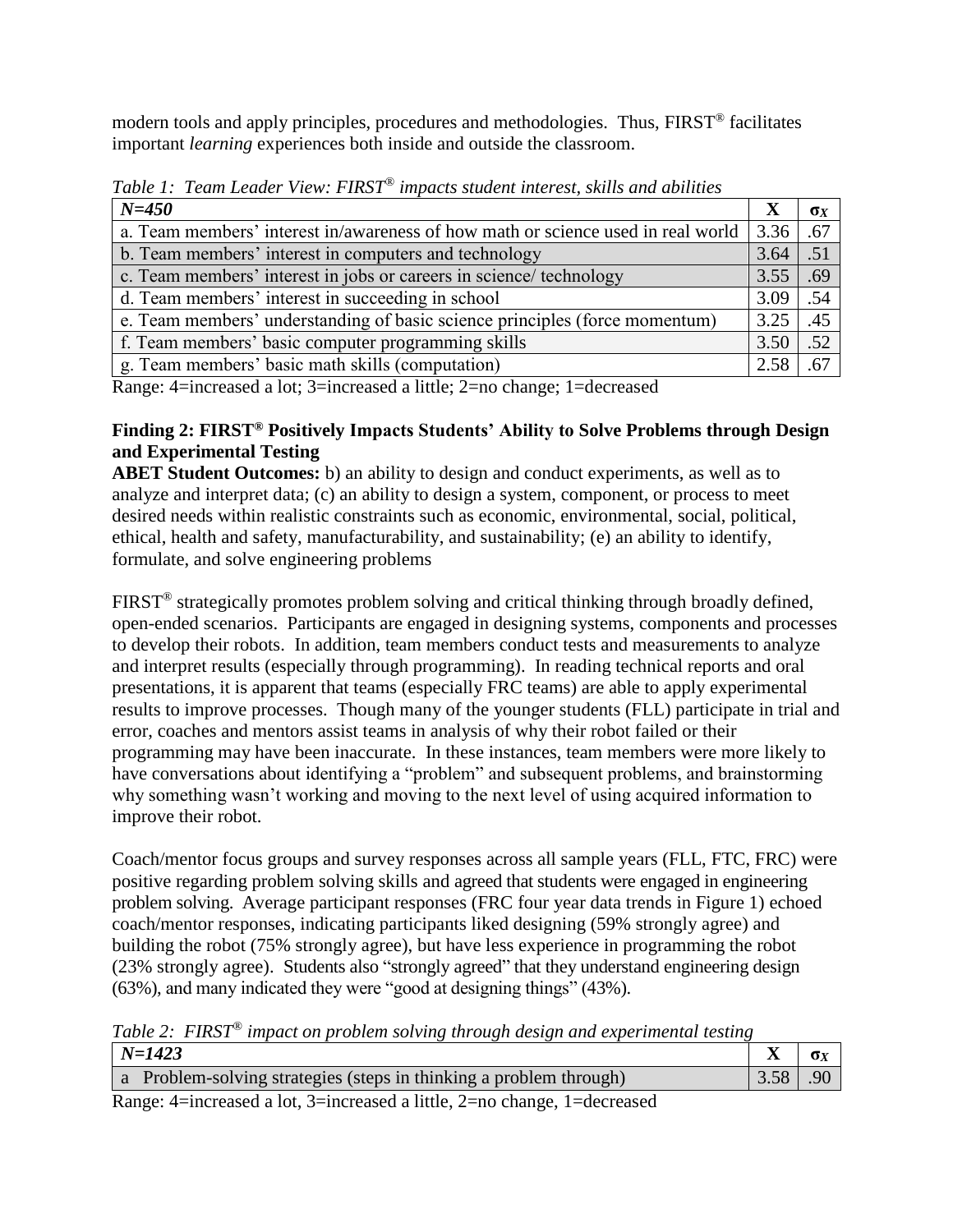



When examining the STEM BAS survey results, data revealed significant pre- post- differences in areas of problem solving  $\langle 0.05 \rangle$ . Participant scores increased over the course of the FIRST<sup>®</sup> program (participation for at least one season).

| Table 3: High School STEM BAS pre- post- comparison: FIRST® FRC participants |  |  |
|------------------------------------------------------------------------------|--|--|
|------------------------------------------------------------------------------|--|--|

| $N = 1423$                                                              | X    | $\sigma_X$ | P-value<br>< 0.050 |
|-------------------------------------------------------------------------|------|------------|--------------------|
| A. I am good at thinking about different solutions                      | 4.00 | .00        |                    |
| $post_C$                                                                | 4.04 | 0.85       | .030               |
| B. I enjoy working on projects that may have more than one right answer | 3.72 | .17        |                    |
| $post_D$                                                                | 4.15 | .03        | .001               |

Range: strongly agree=5, agree=4, neutral=3, disagree=2, strongly disagree=1

### **Finding 3: FIRST® Positively Impacts Students' Ability to Participate on Technical Teams ABET Student Outcome:** (d) an ability to function on multidisciplinary teams

Completing requirements in FIRST® (robots, research projects) allows participants to engage and function as leaders or members on a technical team. Many of the students and coaches indicate that their experience in FIRST® does "more to develop teaming skills" than classroom projects or academic activities alone. Team coaches perceived that FIRST® facilitated a "sense of team identity or belonging" and described teamwork skills as "negotiating roles, compromise, and giving feedback." The majority of coaches (89% strongly agreed) that "teaming skills increased a lot" and that "teaming skills are outcomes of FIRST<sup>®</sup>."

*Table 4: Coach View: FIRST® impacts student leadership and teaming*

| $N = 450$                                                                                             |      | σx  |
|-------------------------------------------------------------------------------------------------------|------|-----|
| a. Teamwork skills (negotiating roles, compromise, giving feedback)                                   | 3.50 | .67 |
| b. Leadership skills (working with a group, running a meeting, assigning tasks, solving<br>conflicts) | 3.50 | .80 |
| c. Belief in the importance of helping others                                                         | 3.42 | 7C  |

Range: 4=increased a lot; 3=increased a little; 2=no change; 1=decreased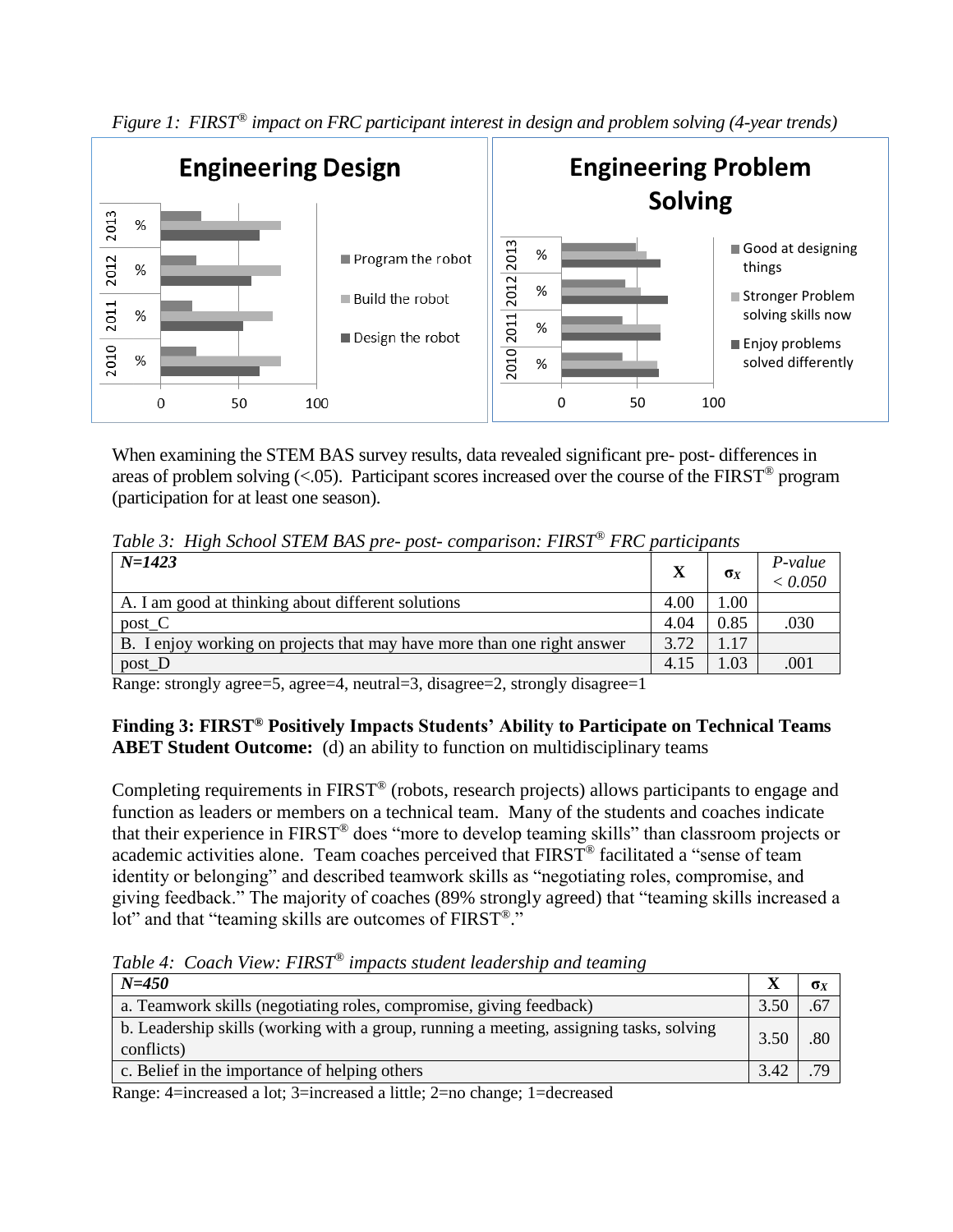Throughout the study, data captured the depth and breadth of experience that FIRST<sup>®</sup> participants gained in working on projects as leaders and team members to hone their teaming skills. Data indicated that the majority strongly agreed (73%) with, "I like working with other teams at the regional event" and they collaborated and shared ideas with other peers. Four-year trends revealed that they liked "being part of a team" (85% strongly agreed) and recognized that "working in a team helped solve problems" (68% strongly agreed).





## **Finding 4: FIRST® Positively Impacts Students' Ability to Perform Research and Communicate Ideas through Writing and Oral Presentations**

**ABET Student Outcome:** (g) an ability to communicate effectively

From a participant perspective, interest in research, writing, and presentation skills improved. Though the majority of students indicate they "didn't enjoy writing", they viewed it as a "necessary part of participating in FIRST®". Table 5 includes seven year data trends from FLL, FTC and FRC on the development of writing, research, and presentation skills.

 $N=1423$  **X**  $\sigma_X$ 1. Writing skills (writing brochures)  $\left| \begin{array}{c} 2.67 \end{array} \right|$  .89 m. Presentation skills (talking to groups, presenting)  $\begin{bmatrix} 3.42 \end{bmatrix}$  .52 n. Research skills (using the library, Internet) 3.17 .84

*Table 5: Student Outcomes: FIRST® builds research and communication skills*

Range: 4=increased a lot, 3=increased a little, 2=no change, 1=decreased

The majority of participants enjoyed communicating and sharing ideas with others. Coaches indicated participants transferred knowledge learned in their group to teams outside the group. Participants indicated they liked working cooperatively with peers they did not know, highlighted in their communication, teaming, sharing, and collaboration skills. Participants demonstrated they were good at "explaining scientific ideas to others" (54%) and effective at "making presentations in front of others" (41%).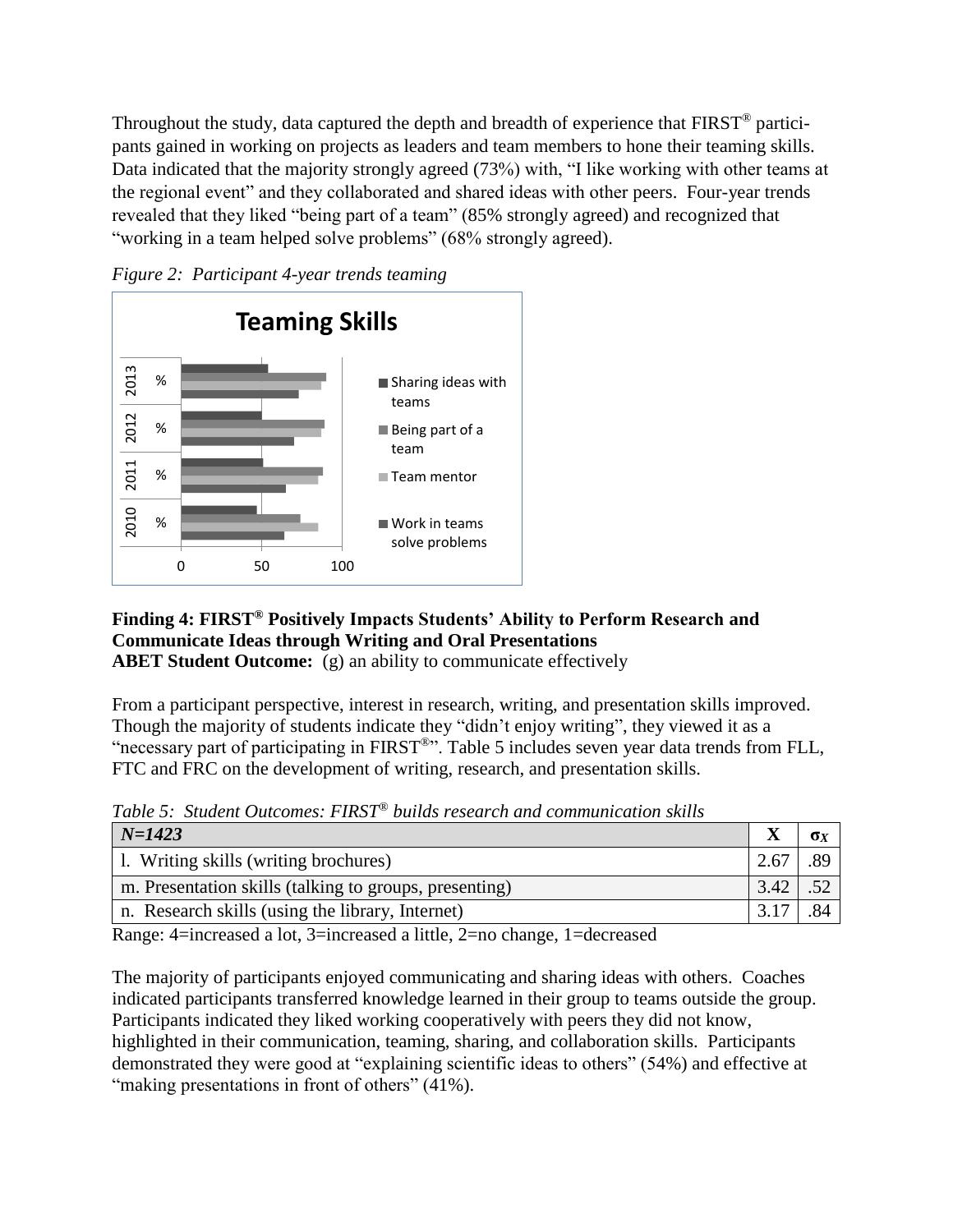

*Figure 3: Participant 4-year trends communication*

## **Finding 5: FIRST® Participants Engage in Self-Directed Learning, Professional Development and Continuous Improvement**

**ABET Student Outcome:** (i) recognition of need for and ability to engage in life-long learning

FIRST® allows young students and their adult mentors to participate in self-directed study. For rookie coaches, the learning curve is steep however, since FIRST® is *student directed and coach guided*, it allows for learning and professional development on multiple levels. For coaches, responses showed that the primary reason coaches chose to become involved with FIRST® lies in their personal belief they could help with getting children interested in science and technology (75% strongly agreed) and that it was a way to contribute to their community (42%).

After the experience, coaches were more likely to indicate that FIRST® had a significant impact on their own learning and professional development as they were more likely to incorporate FIRST<sup>®</sup> framework into educational activities. If coaches were educators, they were more likely to "emphasize the application of science and technology in real-world settings", "employ computers and robotics in their own classrooms", and "use student-led projects". Coaches stated that students were "building their skill set" and had an increased "competence in science, technology, and engineering" during focus groups and follow-up interviews. Coaches revealed additional respect for students' capacity to work as a team independent of adults to complete their projects.

| $N = 450$                                                                          | X    | $\sigma_X$ |
|------------------------------------------------------------------------------------|------|------------|
| a. My emphasis on the application of science and technology in real world settings | 3.25 | .71        |
| b. My use of computers and robotics in my classroom                                | 3.25 | .89        |
| c. My use of student-led projects in my teaching                                   | 3.25 | .46        |
| d. My own knowledge of current science and technology                              | 2.88 | .64        |
| e. My sense of connection to my students                                           | 3.88 | .35        |
| f. My understanding of what young people can accomplish                            | 3.50 | .93        |
| g. My respect for students' capacity to work as a team independently               | 3.25 | 1.04       |
| j. My own enjoyment or satisfaction in teaching                                    | 3.00 | .93        |

*Table 6: FIRST® impact on coaches' learning and professional development*

Range: 4=increased a lot, 3=increased a little, 2=no change, 1=decreased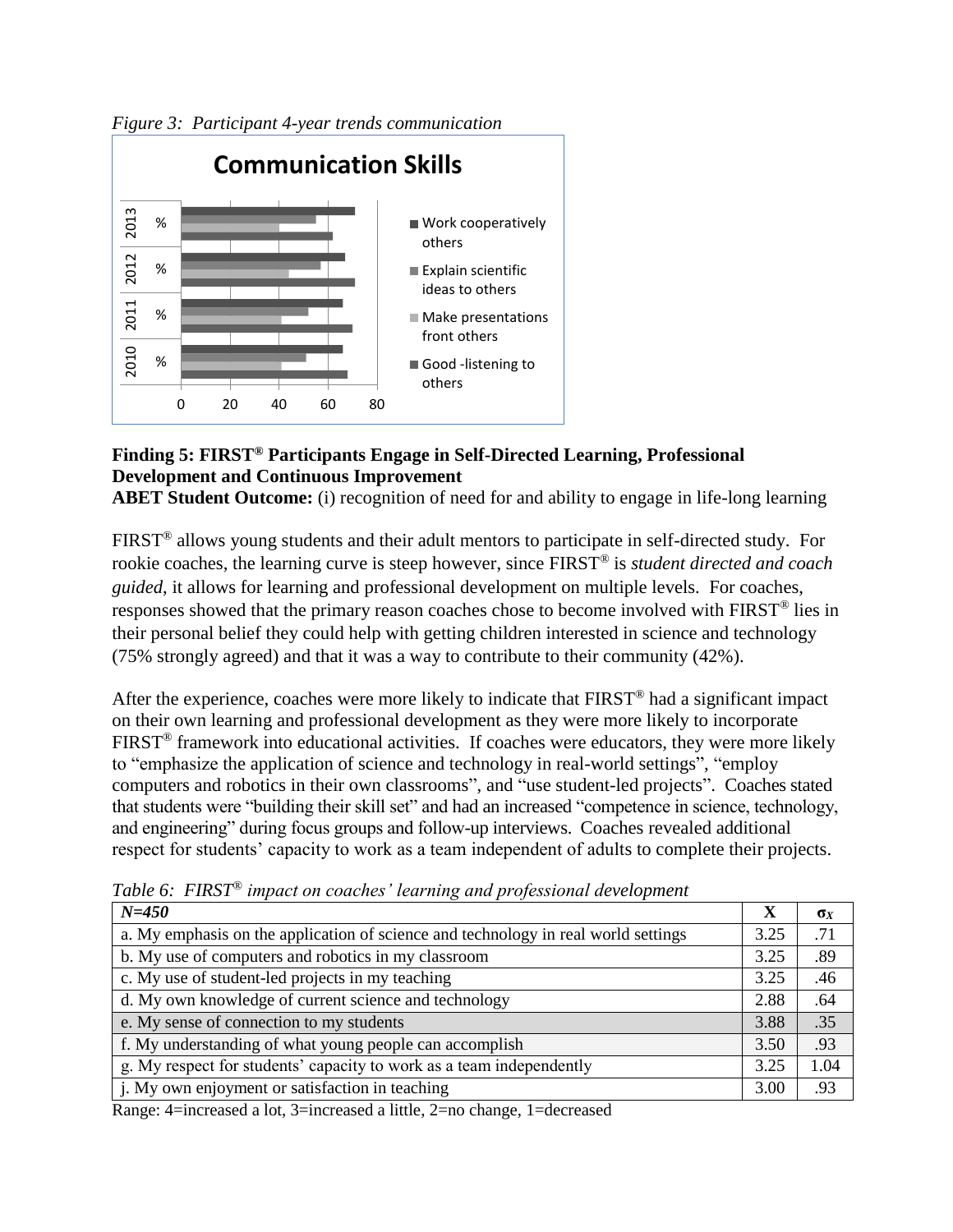For continuous improvement, FIRST<sup>®</sup> facilitated project management skills to strengthen participants' reasoning abilities associated with planning and development of projects. Participant responses revealed a growth over time regarding getting projects done in a timely fashion, considering options, determining the best answer, and planning steps of a project ahead of time. Although students felt that they typically started their projects early, this process significantly improved throughout the FIRST<sup>®</sup> experience. Similarly, participants that considered themselves as planners when the program began, became more proficient and improved their organizational skills. When examining STEM BAS FRC surveys, individual years showed differences between pre- and post- tests and significant impact in areas of project management, time management and planning, skills that encompass teaming practices. Participants showed they improved on these areas after participating in  $\overline{FIRST^{\circledast}}$  for at least one season.

| $N = 1423$                                                                |      | $\sigma_X$ | P-value<br>< 0.050 |
|---------------------------------------------------------------------------|------|------------|--------------------|
| A. I usually start my homework or projects early to get them done on time | 3.61 | 1.22       |                    |
| $post_A$                                                                  | 3.65 | 1.18       | .001               |
| B. I like to plan what has to be done ahead of time                       | 3.85 | 1.17       |                    |
| $post_B$                                                                  | 4.00 | 0.92       | .000               |

*Table 7: High School STEM BAS pre- post- comparison: FIRST® FRC participants*

Range: strongly agree=5, agree=4, neutral=3, disagree=2, strongly disagree=1

# *Table 8: Student Outcomes: FIRST® impacts planning skills*

| $N-$<br>74.                                                                                     | $- -$<br>- - | $\mathbf{v}_{\mathbf{\Lambda}}$ |
|-------------------------------------------------------------------------------------------------|--------------|---------------------------------|
| Planning $\frac{1}{2}$<br>$\mathbf{b}$ .<br>action plans,<br>budgeting<br>SK1HS<br>(developing- | <u>.</u>     | $\overline{\phantom{a}}$        |
| $\sim$<br>. .                                                                                   |              |                                 |

Range: 4=increased a lot; 3=increased a little; 2=no change; 1=decreased

Coaches listed a variety of responses about team organization. The following are unedited responses and comments from coach surveys:

- Understanding that adults don't always have the answer.
- As a first year, they are learning that it takes dedication and determination. Because they are all in a gifted program they are used to things being done their way. It is not enough to be "smart", you have to put the effort in.
- Students learn from one another and start to actively listen. They attempt to do difficult, challenging things but they can attempt them together, as a team member.

### **Finding 6: FIRST® Positively Impacts Students' Ability to Professionally and Ethically Understand Global Issues**

**ABET Student Outcomes:** (f) an understanding of professional and ethical responsibility; (h) the broad education necessary to understand the impact of engineering solutions in a global, economic, environmental, and societal context; (j) a knowledge of contemporary issues

Participants were asked about their future directions before and after FIRST®. It was evident that students became significantly more interested in solving environmental problems like global warming (FLL *Climate Connections* 2008). It is noteworthy that responses revealed that middle school students were already aware of some of the negative impacts of energy use in the world and that trend increased during participation in the FLL program. In addition, students participated in themes that encompassed "global engineering grand challenges". Each year,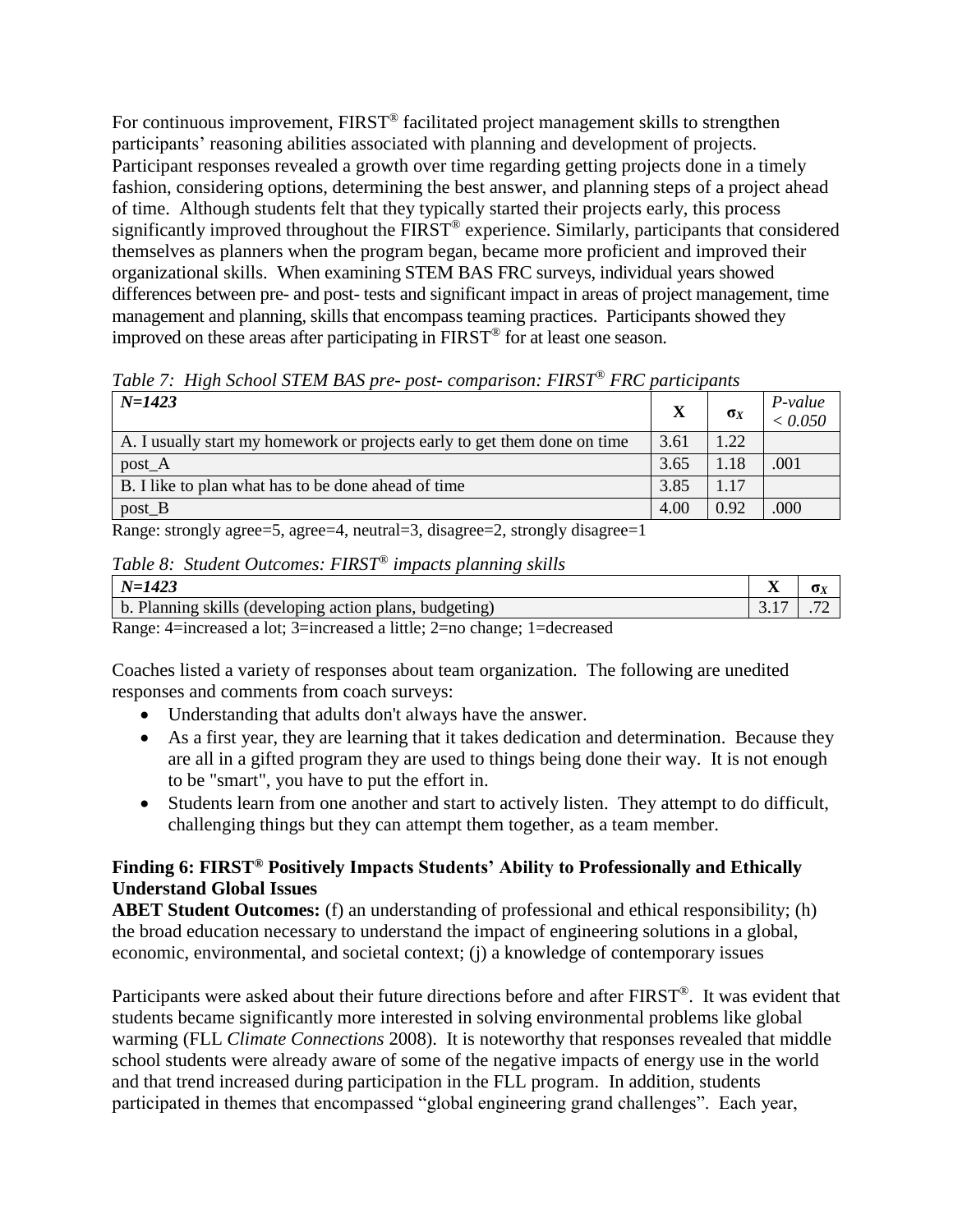FIRST<sup>®</sup> changes the mission themes and challenge to incite students to study, research, write, and present solutions to real-world issues, thereby increasing their understanding of issues in societal and global contexts.

| Tuble 9. Shudeni Outcomes. I INST<br><i>mpaci on undersidiaing global issues</i> |      |            |                    |  |
|----------------------------------------------------------------------------------|------|------------|--------------------|--|
| $N = 1423$                                                                       | X    | $\sigma_X$ | P-value<br>< 0.050 |  |
| A. I would like to design an alternative fuel vehicle                            | 3.46 | 1.43       |                    |  |
| post_A                                                                           | 3.22 | 1.47       | .002               |  |
| B. I would like to help solve global warming                                     | 4.00 | 1.10       |                    |  |
| $post_B$                                                                         | 4.02 | 1.18       | .014               |  |
| C. I have taken an energy audit of my school or home                             | 2.93 | 1.29       |                    |  |
| $post_C$                                                                         | 3.13 | 1.44       |                    |  |
| D. I am aware of some negative impacts of energy use in the world                | 4.07 | 1.10       |                    |  |
| post_D                                                                           | 4.28 | 0.91       |                    |  |

*Table 9: Student Outcomes: FIRST® impact on understanding global issues*

Range: strongly agree=5, agree=4, neutral=3, disagree=2, and strongly disagree=1

### **Discussion**

FIRST<sup>®</sup> robotics offers an opportunity for students to be engaged in self-directed study and actively participate in their own learning. Providing interesting themes and technical scenarios, participants are better able to understand engineering concepts and use critical thinking strategies to solve problems. In the classroom, and highly structured environments, students are unable to fully take responsibility for their learning outcomes and decisions they make to select activities, find information and self-assess their work. Through FIRST®, the majority of teams that were researched found that learning and improvement occurred at multiple levels (students, parents, mentors, coaches). Teaming through a technical challenge empowers students and coaches to be responsive an assess information and skills that are needed for improvement.

FIRST® employs small group learning, a key strategy found in the literature for pre-college and undergraduate STEM education. Students who learn in small groups demonstrate greater academic performance, express more positive attitudes toward learning, and persist in STEM courses more than their counterparts<sup>18</sup>. Small group learning rather than lecture-based instruction impacts academic achievement for members of underrepresented groups and the learning-related attitudes of females<sup>18,19</sup>. Small group learning is facilitated by mentors but driven by peer groups in FIRST®. In addition, national engineering programs reveal that these types of mentoring activities provide positive impact through role models in applied learning projects that aid in student retention $20$ .

In addition to teaming skills, leaders perceived that  $FIRST^{\circledast}$  facilitated the "sense of team identity or belonging", an important strategy in building a sense of community for participants. Research shows that fostering a strong "learning community" aids in retention and also assists with a positive learning climate. It appears that FIRST® facilitates learning climate and social integration for participants. Literature indicates that the more integrated a student is in the academic environment, the more likely the student is to persist in STEM courses and programs. Though FIRST<sup>®</sup> is usually utilized as an after school program, several AZ teams were able to